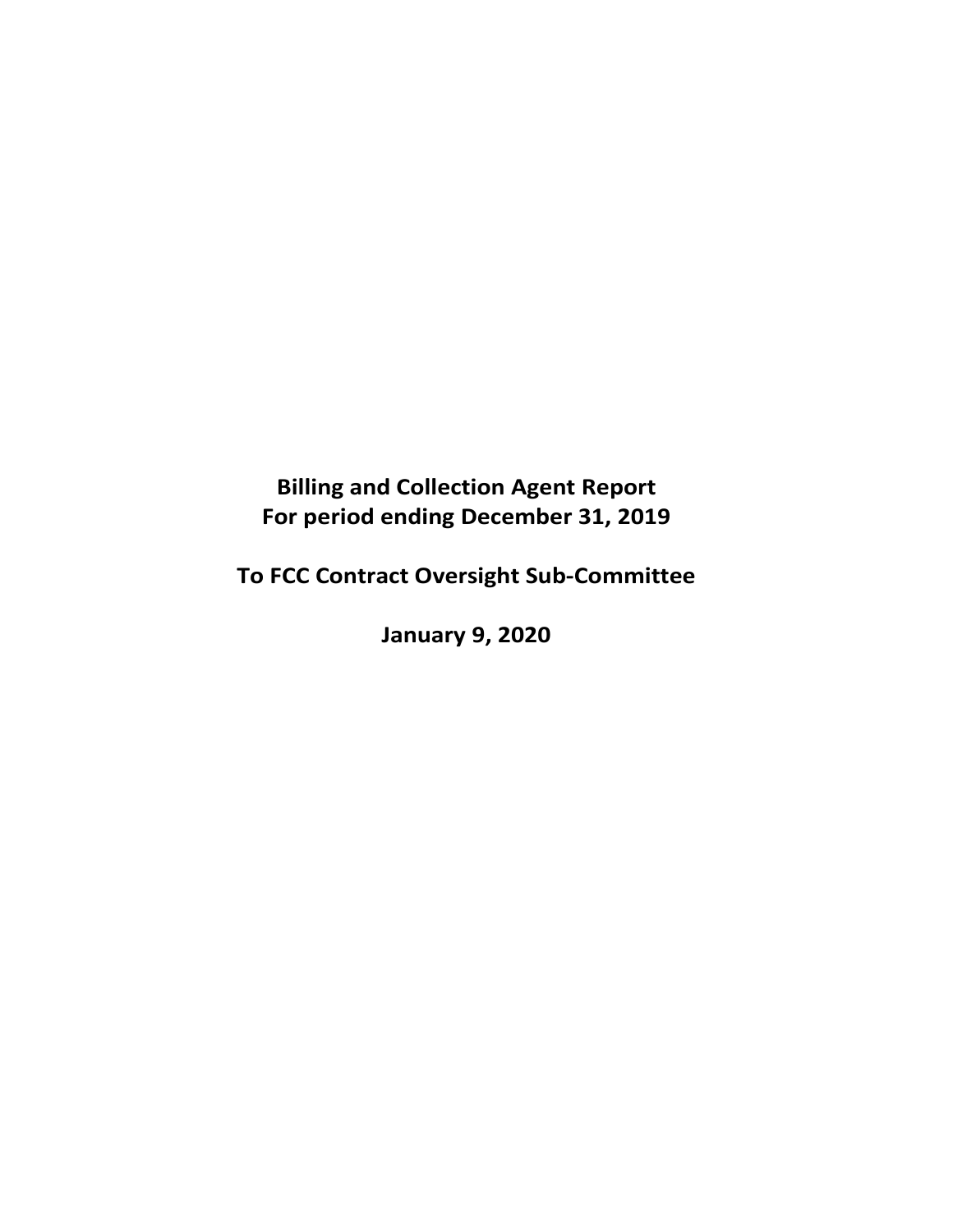# **NANPA FUND STATEMENT OF FINANCIAL POSITION December 31, 2019**

**Assets**

| Cash in bank                                     |          | \$<br>7,924,528 |
|--------------------------------------------------|----------|-----------------|
| Receivables                                      |          |                 |
| Receivable from US Carriers                      | 23,086   |                 |
| Receivable from Canada                           |          |                 |
| Receivable from Caribbean countries              | 11,379   |                 |
| Receivables forwarded to Treasury for collection | 48,185   |                 |
| Allowance for uncollectible accounts             | (98,000) | (15, 350)       |
| <b>Total assets</b>                              |          | 7,909,178       |
| Less: Accrued liabilities                        |          |                 |
| Welch LLP                                        | 28,400   |                 |
| SOMOS - NANPA                                    | 242,060  |                 |
| SOMOS - Pooling                                  | 325,192  |                 |
| Data Collection Agent - USAC                     | 6,500    |                 |
|                                                  |          | (602, 152)      |
| <b>Fund balance</b>                              |          | 7,307,026       |

There is approximately \$32,785 of credit balances included in the accounts receivable balance. Approximately 50% of this amount is mainly due to overpayments from carriers which cannot be refunded due to red light status. In December the billings resulted in approximately \$15,000 of credits being issued, mainly due to one carrier whose principal business activity status changed to not being required to fund NANP activities as one of the exempt business activities.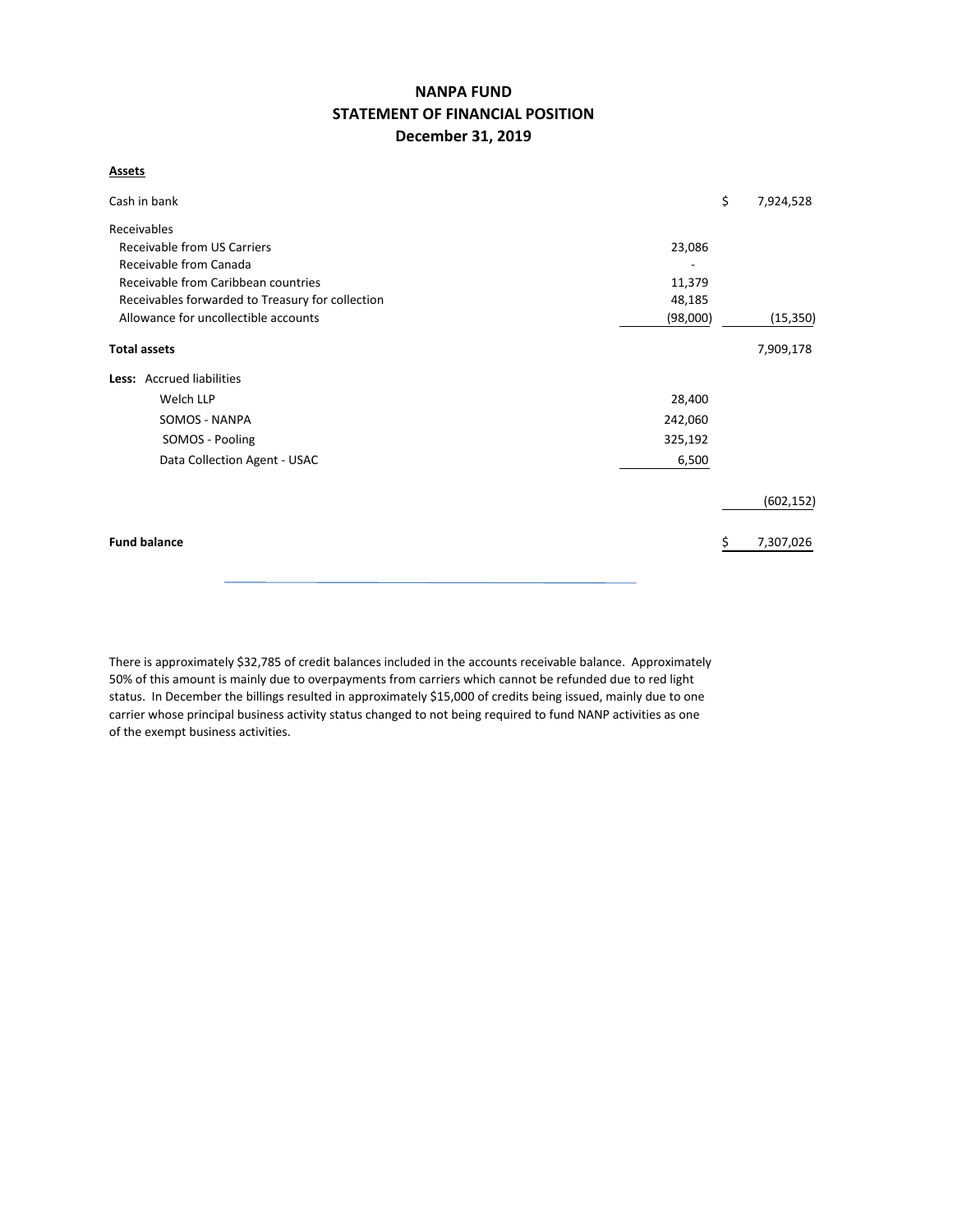#### **NANP FUND STATEMENT OF CHANGES IN FUND BALANCE OCTOBER 2019 TO SEPTEMBER 2020**

|                                                |        |               | Actual        |               | Forecasted    |               |                |           |            |               |               |               |           |              |               | <b>Variance between</b> |  |
|------------------------------------------------|--------|---------------|---------------|---------------|---------------|---------------|----------------|-----------|------------|---------------|---------------|---------------|-----------|--------------|---------------|-------------------------|--|
|                                                |        |               |               |               |               |               |                |           |            |               |               |               |           |              |               | forecasted results and  |  |
|                                                |        | Oct-19        | <b>Nov-19</b> | <b>Dec-19</b> | <b>Jan-20</b> | Feb-20        | Mar-20         | Apr-20    | May-20     | <b>Jun-20</b> | <b>Jul-20</b> | <b>Aug-20</b> | $Sep-20$  | <b>Total</b> | <b>Budget</b> | budget at Sept 30/20    |  |
| Revenue                                        |        |               |               |               |               |               |                |           |            |               |               |               |           |              |               |                         |  |
| <b>International Contributions</b>             |        |               |               |               |               |               |                |           |            |               |               |               |           |              |               |                         |  |
| Canada                                         | (1)    | 35,710        | 17,855        | 17,855        | 17,855        | 17,855        | 17,855         | 17,855    | 17,855     | 17,856        | 17,856        | 17,856        |           | 214,263      | 214,263       |                         |  |
| Caribbean countries                            | (1)    | 43,355        | $\sim$        | $\sim$        | $\sim$        |               |                | $\sim$    | $\sim$     | $\sim$        |               | $\sim$        |           | 43,355       | 43,355        |                         |  |
| <b>Total International Contributions</b>       |        | 79,065        | 17,855        | 17,855        | 17,855        | 17,855        | 17,855         | 17,855    | 17,855     | 17,856        | 17,856        | 17,856        | $\sim$    | 257,618      | 257,618       |                         |  |
| Domestic Contributions - US carriers           | (1)    | 9,607,193     | 163,514       | 163,309       | 164,254       | 164,254       | 164,254        | 164,254   | 164,254    | 164,254       | 164,254       | 164,254       | $\sim$    | 11,248,048   | 11,178,803    | 69,245                  |  |
| Late filing fees for Form 499A                 | (2)    | (2,600)       | (100)         | 900           | $\sim$        | $\sim$        | $\overline{a}$ | $\sim$    | $\sim$     | $\sim$        | $\sim$        | $\sim$        | 80,000    | 78,200       | 80,000        | (1,800)                 |  |
| Interest income                                | (3)    | 7,270         | 7,028         | 6,843         | 2,500         | 2,500         | 2,500          | 2,500     | 2,500      | 2,500         | 2,500         | 2,500         | 2,500     | 43,641       | 30,000        | 13,641                  |  |
| Total revenue                                  |        | 9,690,928     | 188,297       | 188,907       | 184,609       | 184,609       | 184,609        | 184,609   | 184,609    | 184,610       | 184,610       | 184,610       | 82,500    | 11,627,507   | 11,546,421    | 81,086                  |  |
| <b>Expenses</b>                                |        |               |               |               |               |               |                |           |            |               |               |               |           |              |               |                         |  |
| <b>NANPA Administration - Somos</b>            | (4)(a) | 240,833       | 240,833       | 242,060       | 243,333       | 243,333       | 243,333        | 243,333   | 243,333    | 243,333       | 243,333       | 243,333       | 243,333   | 2,913,723    | 2,919,996     | 6,273                   |  |
| <b>NANPA Administration - transition costs</b> | (4)(b) | $\sim$ $\sim$ | $\sim$        | $\sim$        |               |               |                | 240,833   | 240,833    |               |               |               |           | 481,666      | 481,666       |                         |  |
| NANPA Administration - Change Order A          | (4)(c) | $\sim$        | 12,360        | $\sim$        |               |               |                |           |            |               |               |               |           | 12,360       |               | (12, 360)               |  |
| 1K Block Pooling - Somos                       | (5)(a) | 314,585       | 314,585       | 325,192       | 319,585       | 319,585       | 319,585        | 319,585   | 319,585    | 319,585       | 319,585       | 319,585       | 319,585   | 3,830,627    | 3,835,020     | 4,393                   |  |
| 1K Block Pooling - Transition Costs            | (5)(b) | $\sim$        | $\sim$        | $\sim$        |               |               |                | 314,585   | 314,585    |               |               |               |           | 629,170      | 629,170       |                         |  |
| 1K Block Pooling - Change Order A              | (5)(c) | $\sim$        | 59,217        | $\sim$        |               |               |                |           |            |               |               |               |           | 59,217       |               | (59, 217)               |  |
| <b>Billing and Collection</b>                  |        |               |               |               |               |               |                |           |            |               |               |               |           |              |               |                         |  |
| Welch LLP                                      | (6)    | 28,400        | 28,400        | 28,400        | 28,400        | 28,400        | 28,400         | 28,400    | 28,400     | 28,400        | 28,400        | 28,400        | 28,400    | 340,800      | 340,800       |                         |  |
| <b>Data Collection Agent</b>                   | (7)    | 6,178         | 6,159         | 6,158         | 6,500         | 6,500         | 6,500          | 6,500     | 6,500      | 6,500         | 6,500         | 6,500         | 6,500     | 76,995       | 78,000        | 1,005                   |  |
| <b>Annual Operations Audit</b>                 | (8)    | $\sim$        | $\sim 10$     | 49,000        | $\sim$        | $\sim$ $\sim$ | $\sim$         | $\sim$    | $\sim$     | $\sim$        | $\sim$        |               |           | 49,000       | 49,000        |                         |  |
| <b>Bank Charges</b>                            | (9)    | 5,073         | 10,356        | 2,506         | 3,167         | 3,167         | 3,167          | 3,167     | 3,167      | 3,166         | 3,166         | 3,166         | 3,166     | 46,434       | 38,000        | (8, 434)                |  |
| Carrier Audits                                 | (10)   | $\sim$        | $\sim$        | $\sim$ $-$    | $\sim$        | 200,000       | $\sim$         | $\sim$    | $\sim$ $-$ | $\sim$ $-$    | $\sim$        | $\sim$        | $\sim$    | 200,000      | 200,000       |                         |  |
| Bad debt expense                               | (11)   | 15,680        | (17, 634)     | 4,095         | 3,334         | 3,333         | 3,333          | 3,333     | 3,333      | 3,333         | 3,333         | 3,333         | 3,333     | 32,139       | 40,000        | 7,861                   |  |
| <b>Total expenses</b>                          |        | 610,749       | 654,276       | 657,411       | 604,319       | 804,318       | 604,318        | 1,159,736 | 1,159,736  | 604,317       | 604,317       | 604,317       | 604,317   | 8,672,131    | 8,611,652     | (60, 479)               |  |
| Net revenue (expenses)                         |        | 9,080,179     | 465,979)      | 468,504) (    | 419,710)      | 619,709)      | 419,709)       | 975,127)  | 975,127) ( | 419,707) (    | 419,707)      | 419,707) (    | 521,817)  | 2,955,376    | 2,934,769     | 20,607                  |  |
| <b>Opening fund balance</b>                    |        | 838,670)      | 8,241,509     | 7,775,530     | 7,307,026     | 6,887,316     | 6,267,607      | 5,847,898 | 4,872,771  | 3,897,644     | 3,477,937     | 3,058,230     | 2,638,523 | 838,670)     | 934,769)      | 96,099                  |  |
| <b>Closing fund balance</b>                    |        | 8,241,509     | 7,775,530     | 7,307,026     | 6,887,316     | 6,267,607     | 5,847,898      | 4,872,771 | 3,897,644  | 3,477,937     | 3,058,230     | 2,638,523     | 2,116,706 | 2,116,706    | 2,000,000     | 116,706                 |  |
| Fund balance makeup:                           |        |               |               |               |               |               |                |           |            |               |               |               |           |              |               |                         |  |
| Contingency                                    |        | 2,000,000     | 2,000,000     | 2,000,000     | 2,000,000     | 2,000,000     | 2,000,000      | 2,000,000 | 2,000,000  | 2,000,000     | 2,000,000     | 2,000,000     | 2,000,000 | 2,000,000    | 2,000,000     |                         |  |
| Surplus (deficit)                              |        | 6,241,509     | 5,775,530     | 5,307,026     | 4,887,316     | 4,267,607     | 3,847,898      | 2,872,771 | 1,897,644  | 1,477,937     | 1,058,230     | 638,523       | 116,706   | 116,706      |               |                         |  |
|                                                |        | 8,241,509     | 7,775,530     | 7,307,026     | 6,887,316     | 6,267,607     | 5,847,898      | 4,872,771 | 3,897,644  | 3,477,937     | 3,058,230     | 2,638,523     | 2,116,706 | 2,116,706    | 2,000,000     |                         |  |

**(1)** The US carrier contributions for the period from October 2019 to September 2020 and the International contributions are based upon actual billings.

**(11)** The allowance covers all accounts considered potentially uncollectible at December 31, 2019.

#### **Assumptions: Reconciliation of actual to budget**

| (1) The US carrier contributions for the period from October 2019 to September 2020 and the International contributions are based upon actual billings.                                    | Budgeted fund balance at September 30, 2020 - contingency         | 2,000,000 |  |
|--------------------------------------------------------------------------------------------------------------------------------------------------------------------------------------------|-------------------------------------------------------------------|-----------|--|
| (2) These fees represent the \$100 late filing fee charged to those companies that do not file the Form 499A by the due date.                                                              | Increase in opening fund balance between budget period and actual | 96,099    |  |
| (3) Interest income is based on actual amounts received.                                                                                                                                   | Additional billings over estimate from budget                     | 69,245    |  |
| (4)(a) The NANPA Administration contract with Somos expires Oct 31/19. The contract was extended on the same terms for another 6 month period with two 3 month extension options.          | Late filing fees (reversal) for Form 499A                         | (1,800)   |  |
| (4)(b) This is an additional two months of Somos NANPA Administration transitional costs if a new administrator is awarded.                                                                | Underestimate of interest earned to date compared to budget       | 13,641    |  |
| (4)(c) Change Order to combine the Central Office Code Assignment Guidelines and Thousands Block Administration Guidelines into one document                                               | Somos - NANPA Administration - adjustment to actual from budget   | 6,273     |  |
| (5)(a)The 1K Block Pooling Administration contract with Somos expire Oct 31/19. The contract was extended on the same terms for another 6 month period with two 3 month extension options. | Somos - Pooling - adjustment to actual from budget                | 4,393     |  |
| (5)(b) This is an additional two months of Somos 1K Block Pooling transitional costs if a new administrator is awarded as budgeted.                                                        | Somos - NANPA Administration Change Order A                       | (12, 360) |  |
| (5)(c) Change Order to combine the Central Office Code Assignment Guidelines and Thousands Block Administration Guidelines into one document                                               | Somos - Pooling Change Order A                                    | (59, 217) |  |
| (6) The cost of B&C Agent is based on the contract with Welch LLP                                                                                                                          | Data Collection fees - Adjustment to actual from budget           | 1,005     |  |
| (7) The expense for the Data Collection Agent is based on an allocation of costs by USAC.                                                                                                  | Bad debts - Adjustment to actual from budget                      | 7,861     |  |
| (8) The expense for the annual operations audit performed by Ernst & Young LLP is based on the quote given.                                                                                | Carrier audits that will not be performed                         |           |  |
| (9) Bank fees are an expense to the Fund.                                                                                                                                                  | Bank fees - Variance between actual and budget                    | (8,434)   |  |
| (10) The budget allows \$200,000 for carrier audits.                                                                                                                                       |                                                                   |           |  |
| (11) The allowance covers all accounts considered potentially uncollectible at December 31, 2019.                                                                                          | Forecasted fund balance at September 30, 2020                     | 2.116.706 |  |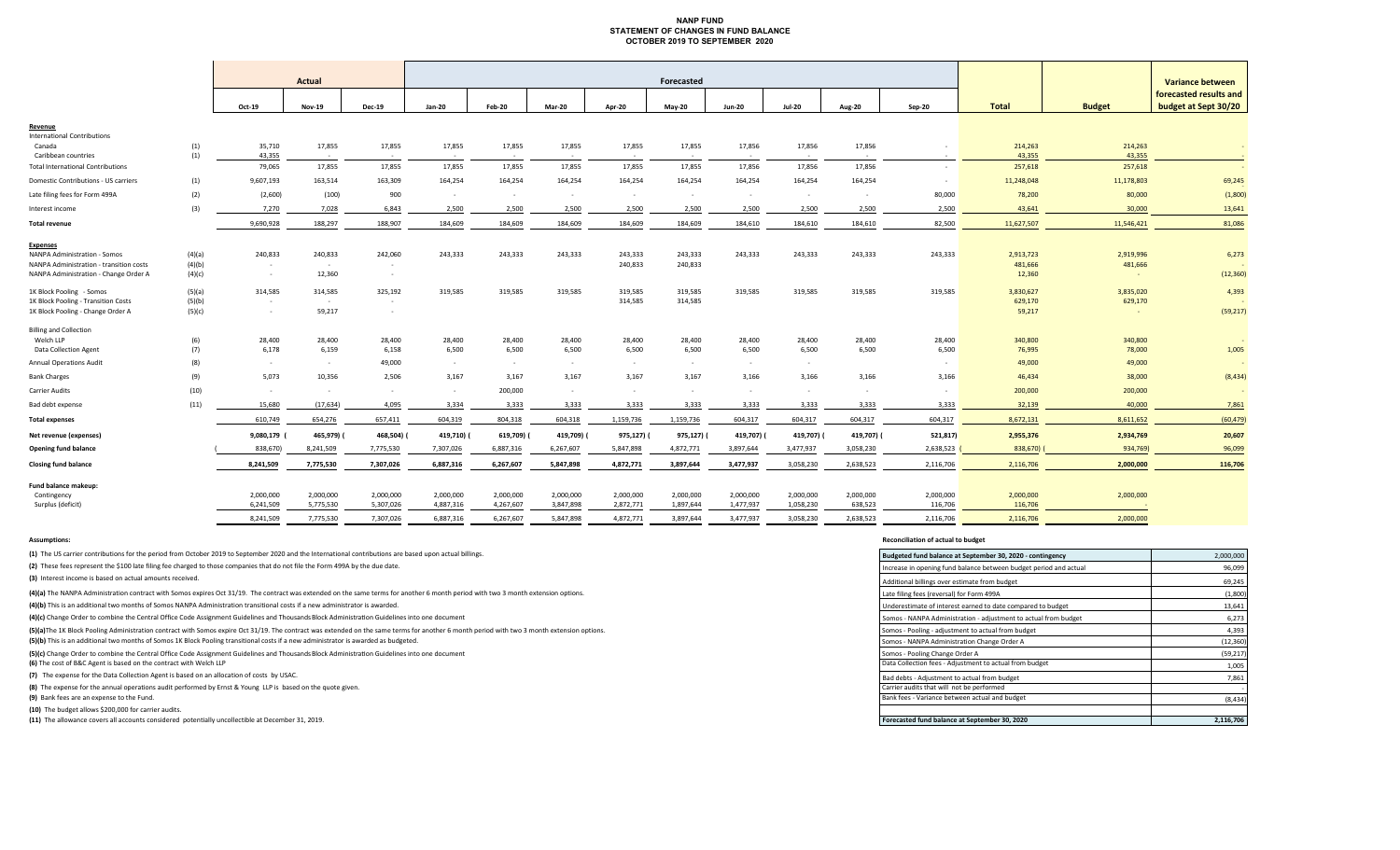## **Deliverables Report**

#### **Distributing invoices**

The monthly invoices for carriers were emailed/mailed on December 12<sup>th</sup>.

## **Processing Payments**

Payment information from the lockbox service at Bank of America is downloaded on a daily basis. The deposit information is recorded daily.

#### **Late/Absent Payments**

Demand notices and statements of account were emailed/mailed on December 13  $^{\rm th}$  to all carriers with overdue balances. A total of 528 demand notices and statements of account were sent out. This is less than the prior year.

#### **FCC Red Light Notices**

At a minimum, an updated red light report is posted to the FCC server for processing once a week. When required, additional updates are posted.

#### **Helpdesk Queries**

All queries are directed to a helpdesk voicemail inbox or email inbox. The details of the query are documented in an MS Access database including the date, Filer ID, nature of query, name of person making the request, who responded to the query and the resolution date. In December 34 calls and 97 emails were received which is slightly higher than prior year. Most queries are about requesting copies of invoices, how to make changes to their email billing address, notification about closing their business, asking what the invoice was for or asking how to make a payment.

#### **Staffing Changes**

There have been no changes to staffing this month.

#### **Contract Renewals**

The Billing and Collection Agent contract was awarded to Welch LLP in April 2018. The contract is for a 5-year period from May 1, 2018 to April 30, 2023.

The initial contract with Somos for the NANPA Administration and 1K Pooling contracts covered the period from November 1, 2018 to October 31, 2019. The contracts was extended for an additional 6 months with two 3 month extension options under the same terms.

#### **Status of Audits**

**FCC Audit:** The FCC audit is completed for fiscal 2019.

**Independent Audit:** The independent audit by Ernst & Young LLP of the financial statements and specified procedures commenced in November. The financial statement audit report was issued December 13, 2019. The specified procedures audit report is expected to be completed in January 2020.

**IPERIA:** A kick-off meeting was held in November with the FCC and the auditors. Documentation requested by the auditors in December with a due date of December 23, 2019 was submitted December 16, 2019.

**Deliverable Reports Submission Dates Monthly SSF 224 repor**t - submitted on January 6, 2020 **Quarterly Report on Fund Performance and Statement of Financial Positio**n - submitted January 8, 2020 **Quarterly Crosswalk reporting package** - submitted January 8, 2020 **Treasury Report on Receivables** - due by January 17, 2020 **November COSC report** - submitted on December 5, 2019

#### **Accounts Receivable**

In December we received \$315.71 from Treasury for debts collected.

At the end of December there are 482 out of the 6040 invoices issued still outstanding, representing \$62,630.81. Payment for these invoices was due October 15, 2019. Invoices still unpaid as of January 10, 2020 will be sent to Treasury for collections. The number of invoices outstanding is less than in prior year at the same same date. In December 2018, there were 702 invoice outstanding at December 31, 2018 from the September 2018 billing.